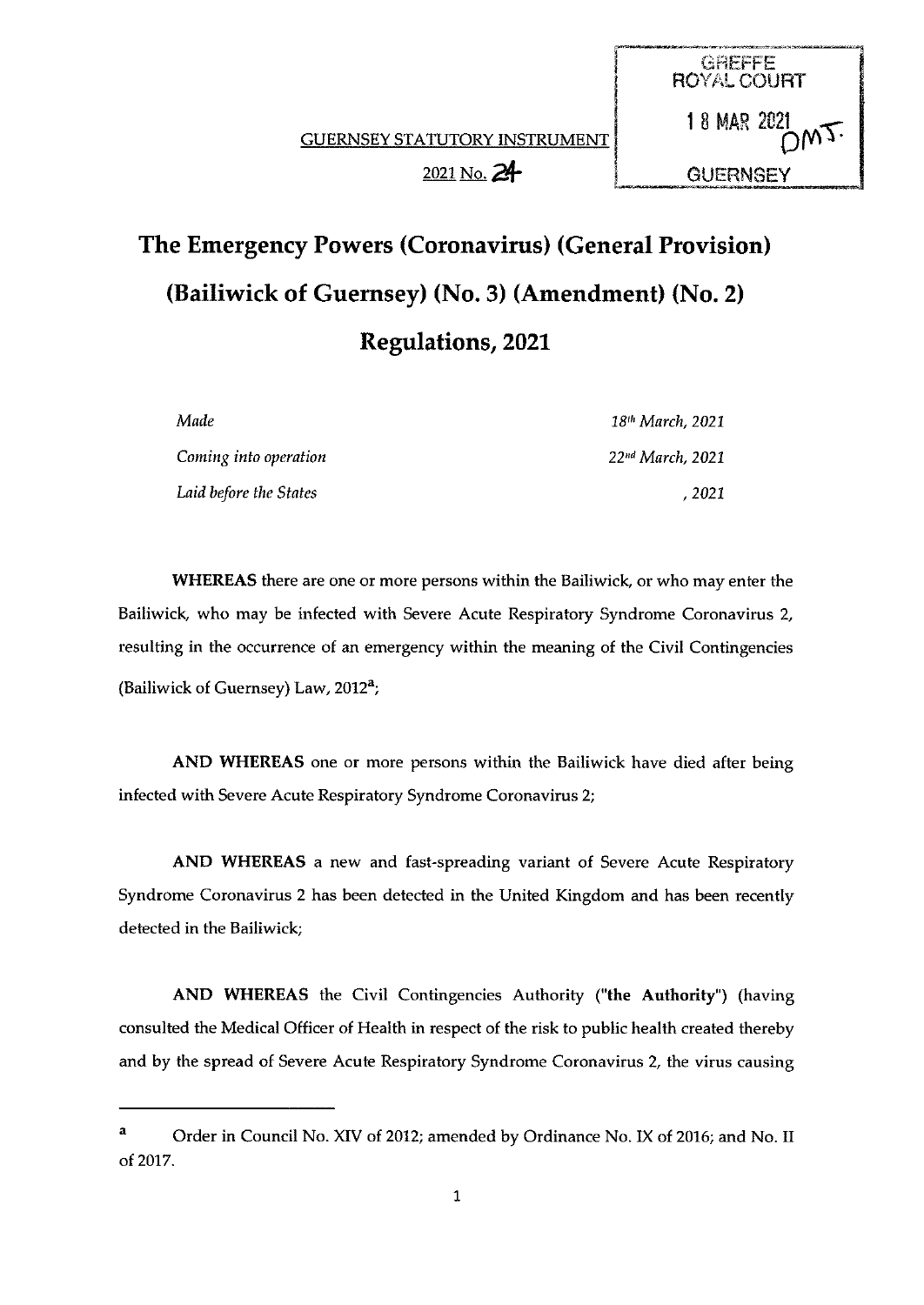the disease COVID-19, and in respect of the measures necessary to prevent or slow the spread of infection) is satisfied that the conditions set out in section 13 of the Law are satisfied, and that the following regulations contain only provisions which are appropriate for and proportionate to the purpose of preventing, controlling or mitigating the emergency referred to above;

AND WHEREAS the Authority is satisfied that the effect of the following regulations is in due proportion to that emergency, and that they are compatible with the Convention rights within the meaning of section <sup>1</sup> of the Human Rights (Bailiwick of Guernsey) Law,  $2000^{\rm b}$ ;

NOW THEREFORE THE AUTHORITY, in exercise of the powers conferred upon it by sections 12(1), 14 and 19 of the Law, and of all other powers enabling them in that behalf, hereby makes the following regulations: —

## Amendment of the General Provision (No. 3) Regulations. 2021.

1. (1) The Emergency Powers (Coronavirus) (General Provision) (Bailiwick of Guernsey) (No. 3) Regulations, 2021<sup>c</sup> are further amended as follows.

(2) For regulation 4 (Prohibition of non-essential travel), substitute —

### 'Critical Workers.

- 4. Schedule 2 (concerning Critical Workers) has effect.".
- (3) In regulation 6(1), for subparagraph (c) substitute  $-$

<sup>b</sup> Order in Council No. XIV of 2000; amended by No. <sup>I</sup> of 2005; Ordinance No. XXXVII of 2001; No. XXXIII of 2003; No. XX of 2015; No. IX of 2016; No. XXVI of 2018; and G.S.I. No. 2? of 2006.

 $\text{C}$  G.S.I. No. 21 of 2021; amended by G.S.I. No. 22 of 2021.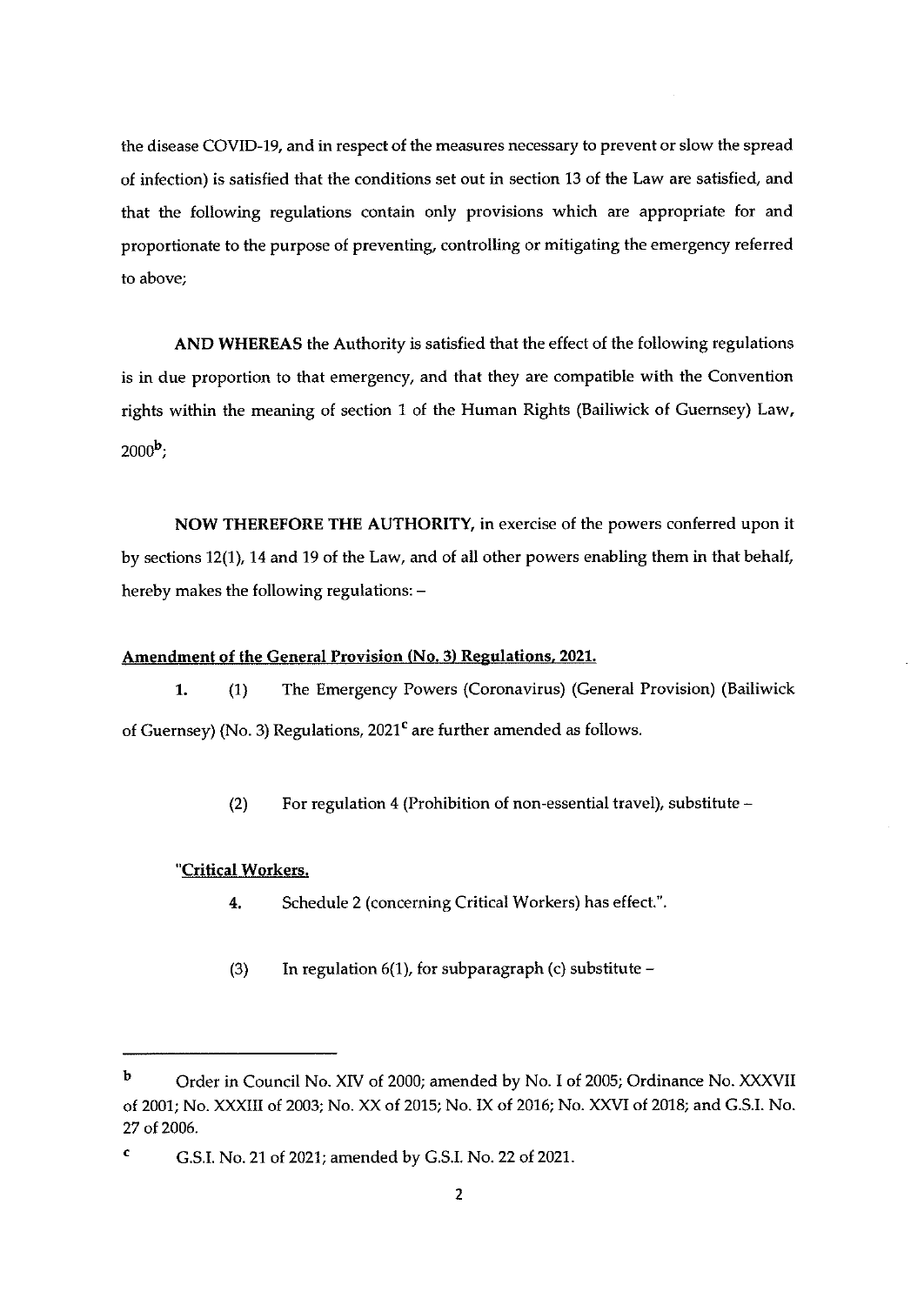- '(c) provide his or her Critical Worker Exemption (if any) for inspection, and'.
- (4) The following are revoked
	- (a) regulation 6(9),
	- (b) in regulation 12
		- (i) the words "1 or" in paragraph (1), and
		- (ii) subparagraph  $(f)$  in paragraph  $(2)$ ,
	- (c) in regulation 14
		- (i) the words "1 or" in paragraph (2)(b), and

i.

- (ii) paragraph (10),
- (d) in regulation 15(2)(c), the words 'Schedule I or".
- (e) Parts II to VI inclusive,
- (f) in regulation 37, paragraph (5),
- (g) regulations 38 and 39,
- (h) Schedule I, and
- (i) in Schedule 2, paragraph I(I)(a).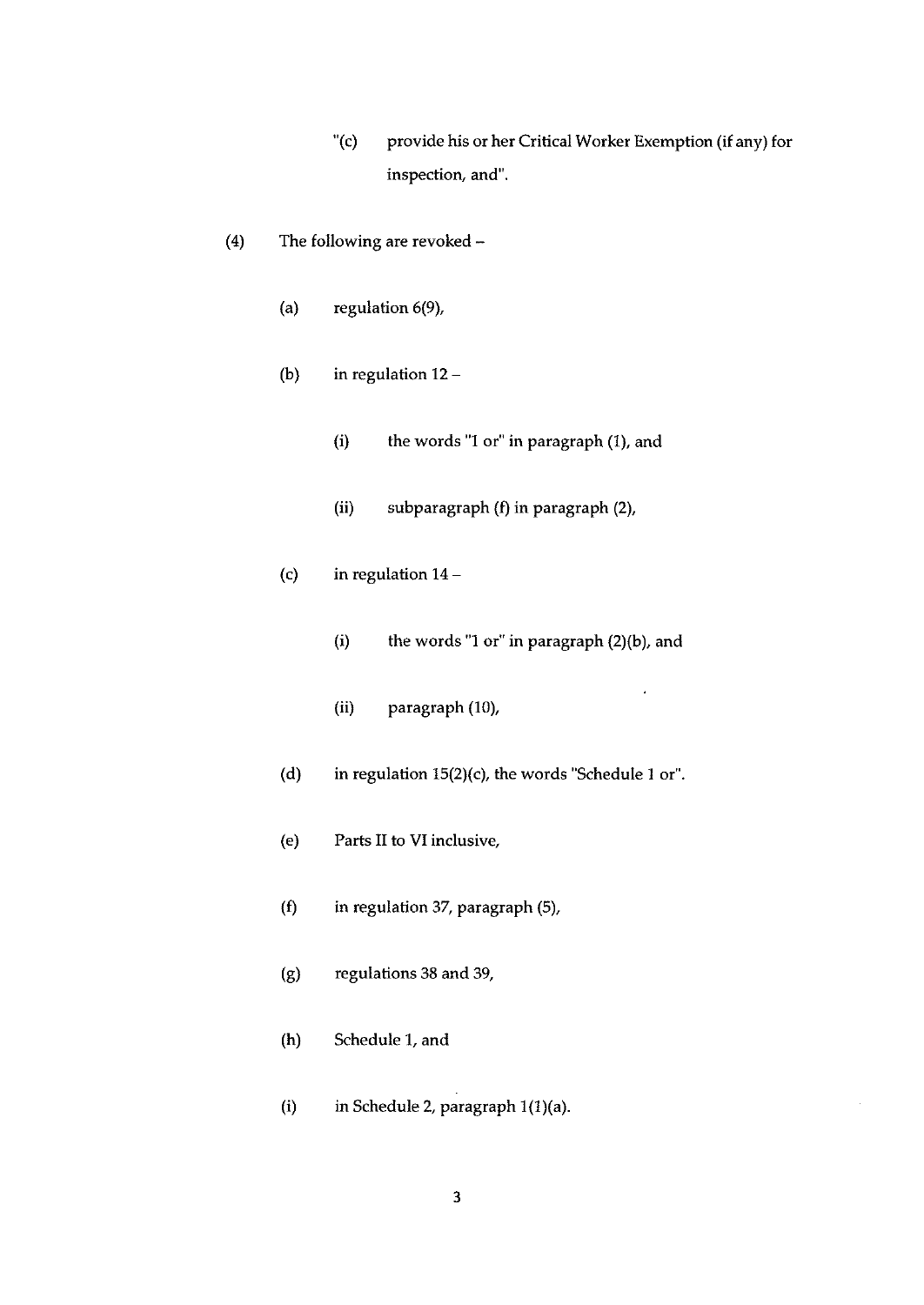(5) For regulation 35 (power of MOH to close schools), substitute —

### "Power of MOH to close schools.

35. For the avoidance of doubt, the measures that the MOH may require to be taken by a school in order to prevent the spread of infection under Article VIII(8) of the Public Health Ordinance, 1936 include, but are not limited to, the immediate closure, partial closure, or closure subject to conditions, of any school for any period.'.

(6) In regulation 43(3), for 'Schedules <sup>1</sup> and 2' substitute 'Schedule 2.

### Savings.

2. (1) For the avoidance of doubt, the revocations and substitutions made by regulation I do not affect —

- (a) any liability, penalty, forfeiture, punishment or other sanction incurred, imposed or ordered (in respect of any offence or otherwise) under the revoked or substituted provisions, or
- (b) any investigation or legal proceeding in respect of any such liability, penalty, forfeiture, punishment or sanction,

and any such investigation or legal proceeding may be instituted or continued, and any such liability, penalty, forfeiture, punishment or sanction shall be incurred and may be imposed or enforced, as if these regulations had not been made.

(2) Any person who before the date of the commencement of these regulations is charged with an offence under <sup>a</sup> provision revoked or substituted by regulation <sup>I</sup> may be proceeded against, tried and punished in respect of that offence as if these regulations had not been made.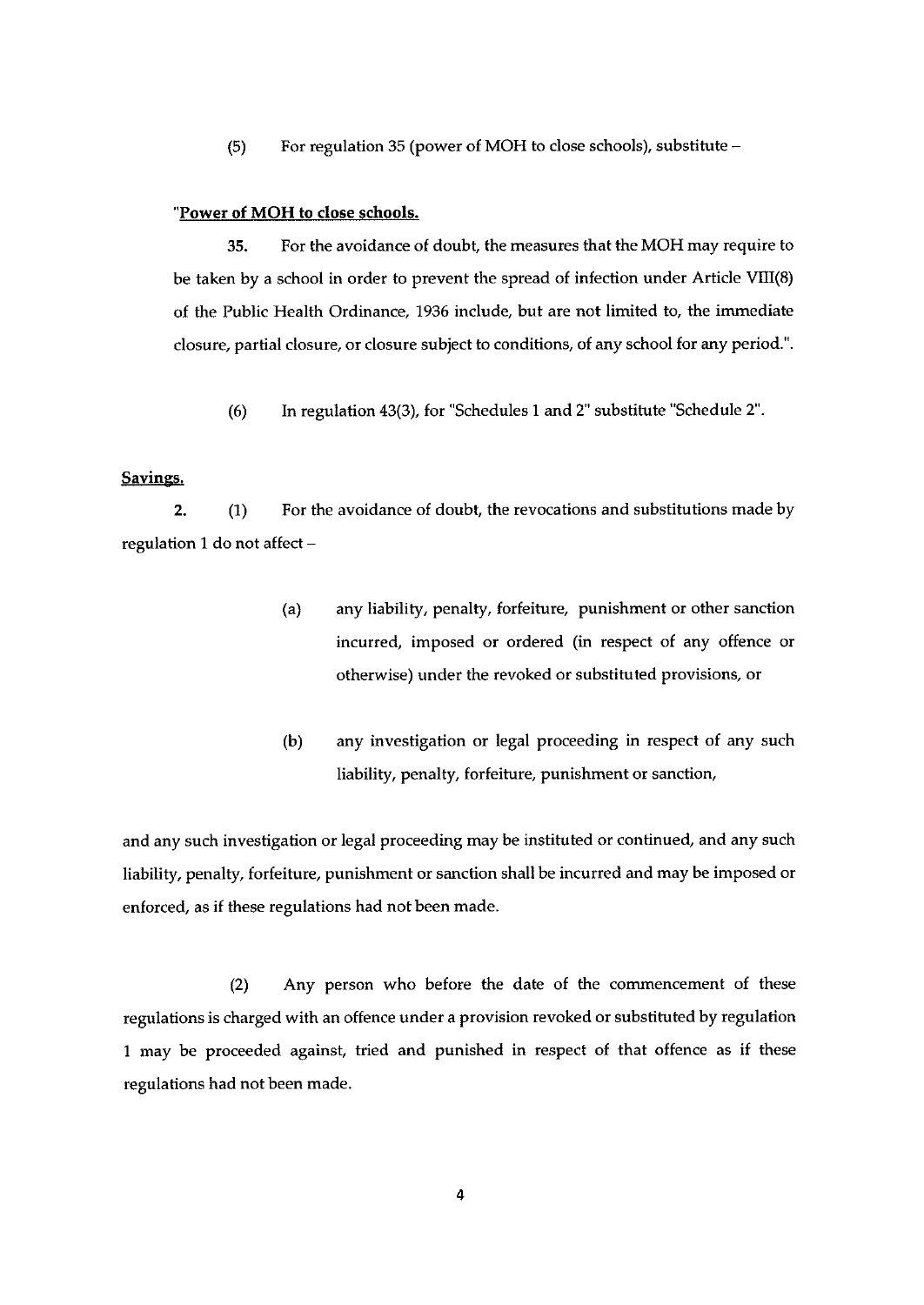# Citation.

3. These Regulations may be cited as the Emergency Powers (Coronavirus) (General Provision) (Bailiwick of Guernsey) (No. 3) (Amendment) (No. 2) Regulations, 2021.

# Extent.

4. These Regulations shall have effect throughout the Bailiwick.

## Commencement.

5. These Regulations come into force on 22nd March, 2021.

Dated this 18th day of March, 2021

l Ferbracle

P. T. R. FERBRACHE Chairman of the Civil Contingencies Authority For and on behalf of the Authority